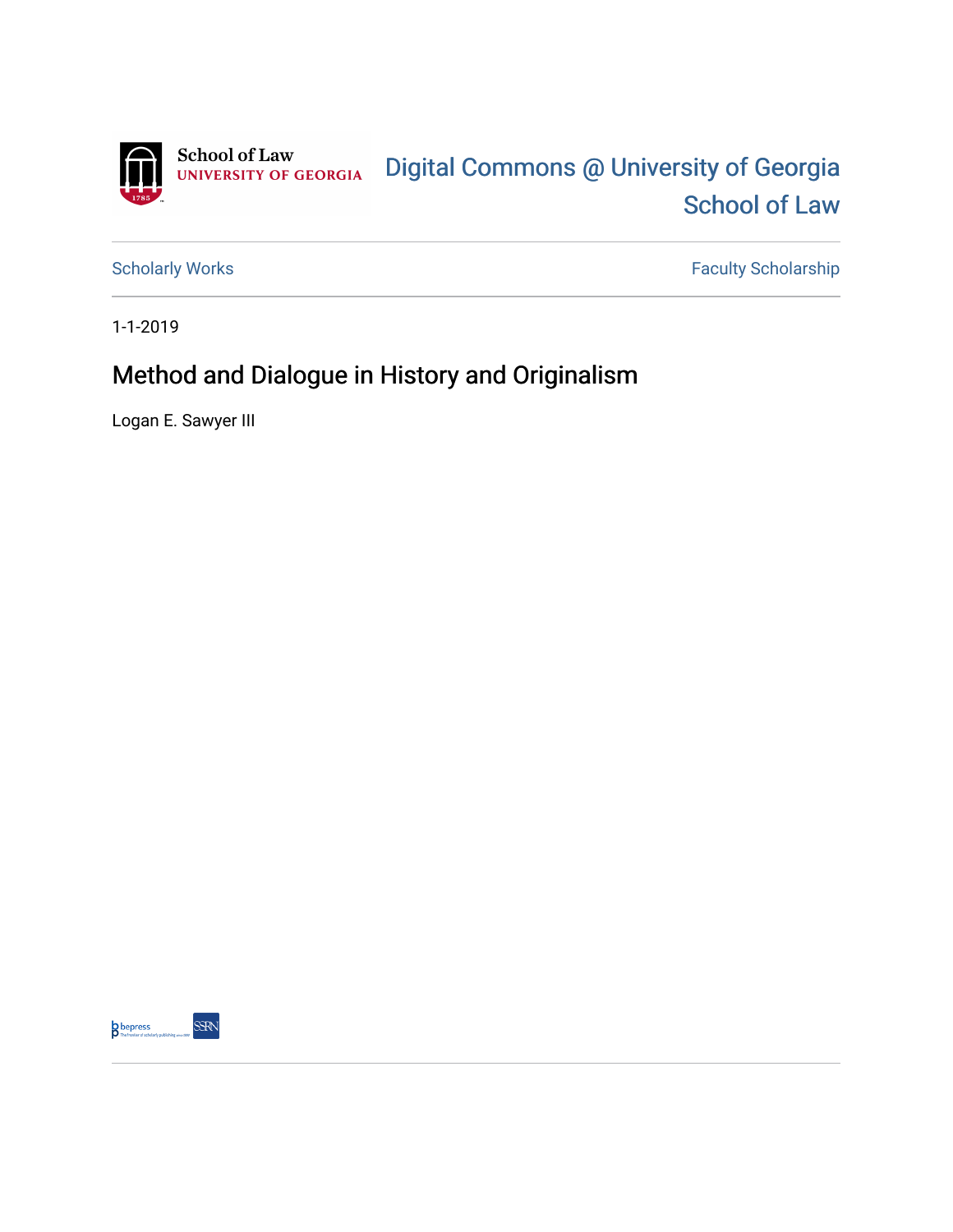# Method and Dialogue in History and Originalism

## LOGAN EVERETT SAWYER III

There is a sharp separation between the scholarly literature of originalists and that of professional historians. Originalists cite one another, but regularly ignore recent work by historians, whom they accuse of misunderstanding their goals and methods.<sup>1</sup> Historians are generally happy to

1. Originalists often cite a handful of works of history, most importantly Gordon S. Wood, The Creation of the American Republic, 1776–1787 (Chapel Hill: University of North Carolina Press, 1969). But Creation is 50 years old, and citations to recent work are scant. There are only a handful of citations to winners of the John Philip Reid Award, including Daniel J. Hulsebosch, Constituting Empire: New York and the Transformation of Constitutionalism in the Atlantic World, 1664–1830 (Chapel Hill: University of North Carolina Press, 2005); Christopher Tomlins, Freedom Bound: Law, Labor and Civic Identity in Colonizing English America, 1580–1865 (New York: Cambridge University Press, 2010); and Max M. Edling, A Hercules in the Cradle: War, Money, and the American State, 1783–1867 (Chicago: University of Chicago Press, 2014). Little-Griswold winners fare little better. Mary Sarah Bilder, The Transatlantic Constitution: Colonial Legal Culture and the Empire (Cambridge, MA: Harvard University Press, 2004) has been cited less than a half dozen times in law review articles advancing originalist arguments. Mary Sarah Bilder's Beveridge Prize winning Madison's Hand: Revising the Constitutional Convention (Cambridge, MA: Harvard University Press, 2015) has been lauded as a work of history by originalists, but largely discounted

Logan Everett Sawyer III is an associate professor of law, University of Georgia School of Law  $\leq$ lesawyer@uga.edu>. The author thanks Nathan Chapman, Saul Cornell, Cynthia Nicoletti, Peter Onuf, Laura Phillips Sawyer, and Matthew Steilen for critiques that significantly improved this article. The author also thanks Jonathan Gienapp, Bernadette Meyler, and Matthew Steilen for the opportunity to present a version of this article at the annual meeting of the American Society for Legal History.

Law and History Review August 2019, Vol. 37, No. 3 © the American Society for Legal History, Inc. 2019 doi:10.1017/S0738248019000373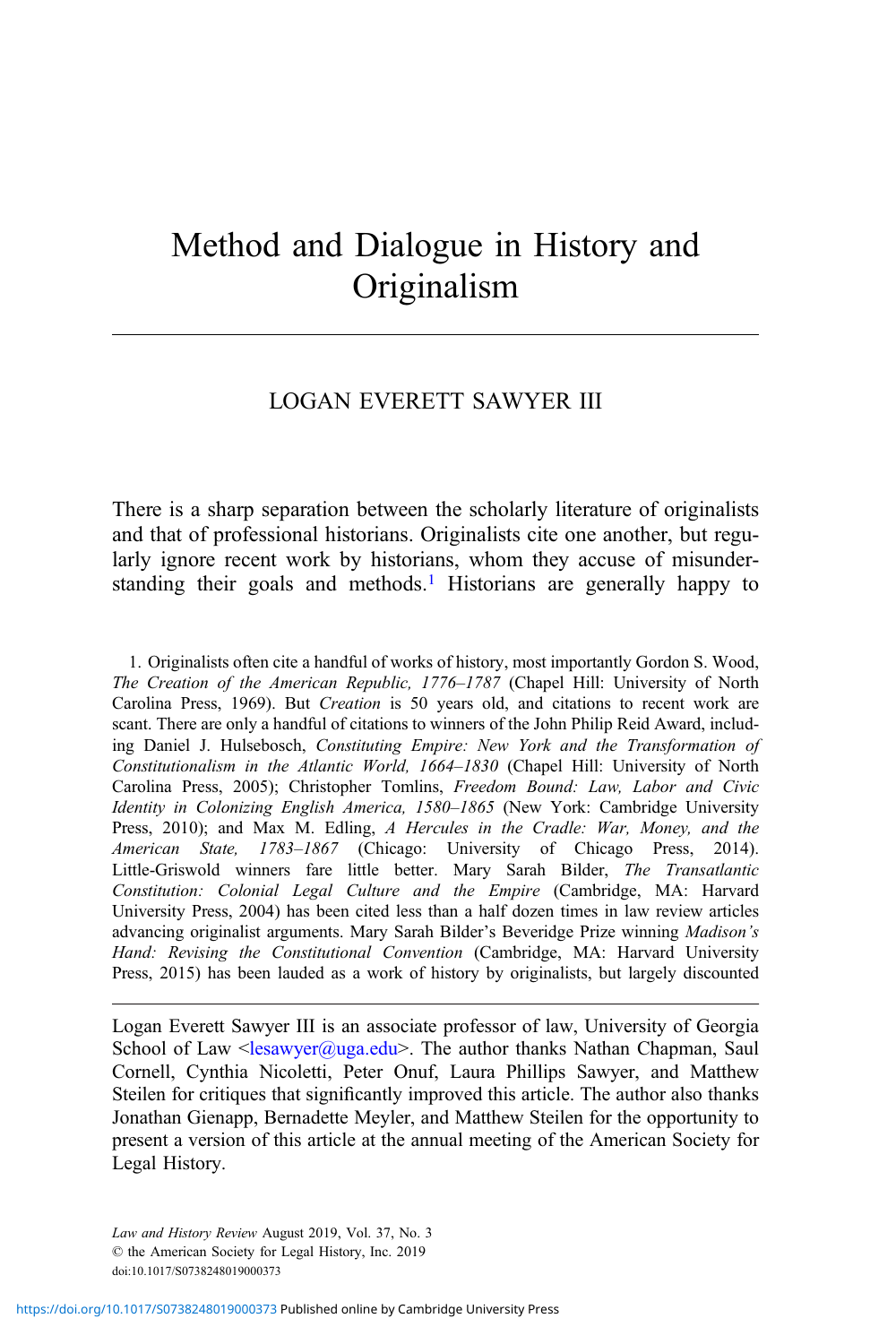return the favor.<sup>2</sup> Engagement between the two communities is too often limited to methodological disputes and amicus briefs.<sup>3</sup> As a result, historical inquiry offers less to constitutional law than it might, and constitutional lawyers offer less to history than they could. Some of this separation is due to unavoidable methodological tension: originalism seeks to use the past to resolve current legal disputes, while history's foundational commitment is to the difference between the past and the present.<sup>4</sup> But those methodological tensions—important as they are—have not always frustrated productive dialogue.

Originalism, in fact, emerged as an important theory of constitutional interpretation in the 1970s because of developments in professional historiography. New, post-revisionist approaches to the historiography of Reconstruction inspired and legitimated the book that set originalism on its current trajectory: Raoul Berger's Government by Judiciary.<sup>5</sup> The revolution in the historiography of the founding embodied in Gordon Wood's Creation of the American Republic offered originalists other opportunities.<sup>6</sup> It was not unbridgeable methodological disagreements, but technological, institutional, and disciplinary developments that separated history from originalism: the digitization of historical records, the growing influence social and cultural history, the shift to "original public meaning originalism," and, most importantly, the emergence of an influential network of originalist scholars, judges, and institutions. Those trends have only accelerated in the twenty-first century, which makes a return to the close but contentious relationship of the 1970s unlikely. Nevertheless, the role that historians played in creating originalism suggests that opportunities for productive dialogue still exist, even if that dialogue will look different than it did 40 years ago.

as being of little relevance. Lawrence B. Solum, "Triangulating Public Meaning: Corpus Linguistics, Immersion, and the Constitutional Record," BYU Law Review 2017 (2017): 1621–82, at 1656–57. Lawrence B. Solum, "Intellectual History as Constitutional Theory," Virginia Law Review 101 (2015): 1111-64, argues the methods of intellectual history are of limited use for originalists.

<sup>2.</sup> Saul Cornell, "Meaning and Understanding in the History of Constitutional Ideas: The Intellectual History Alternative to Originalism," Fordham Law Review 82 (2013): 721–56.

<sup>3.</sup> Joshua Stein, "Historians before the Bench: Friends of the Court, Foes of Originalism," Yale Journal of Law and the Humanities 25 (2013): 359–89.

<sup>4.</sup> Allan Megill, Historical Knowledge, Historical Error: A Contemporary Guide to Practice (Chicago: University of Chicago Press, 2007).

<sup>5.</sup> Raoul Berger, Government by Judiciary: The Transformation of the Fourteenth Amendment, 1st ed. (Cambridge, MA: Harvard University Press, 1977).

<sup>6.</sup> Wood, Creation.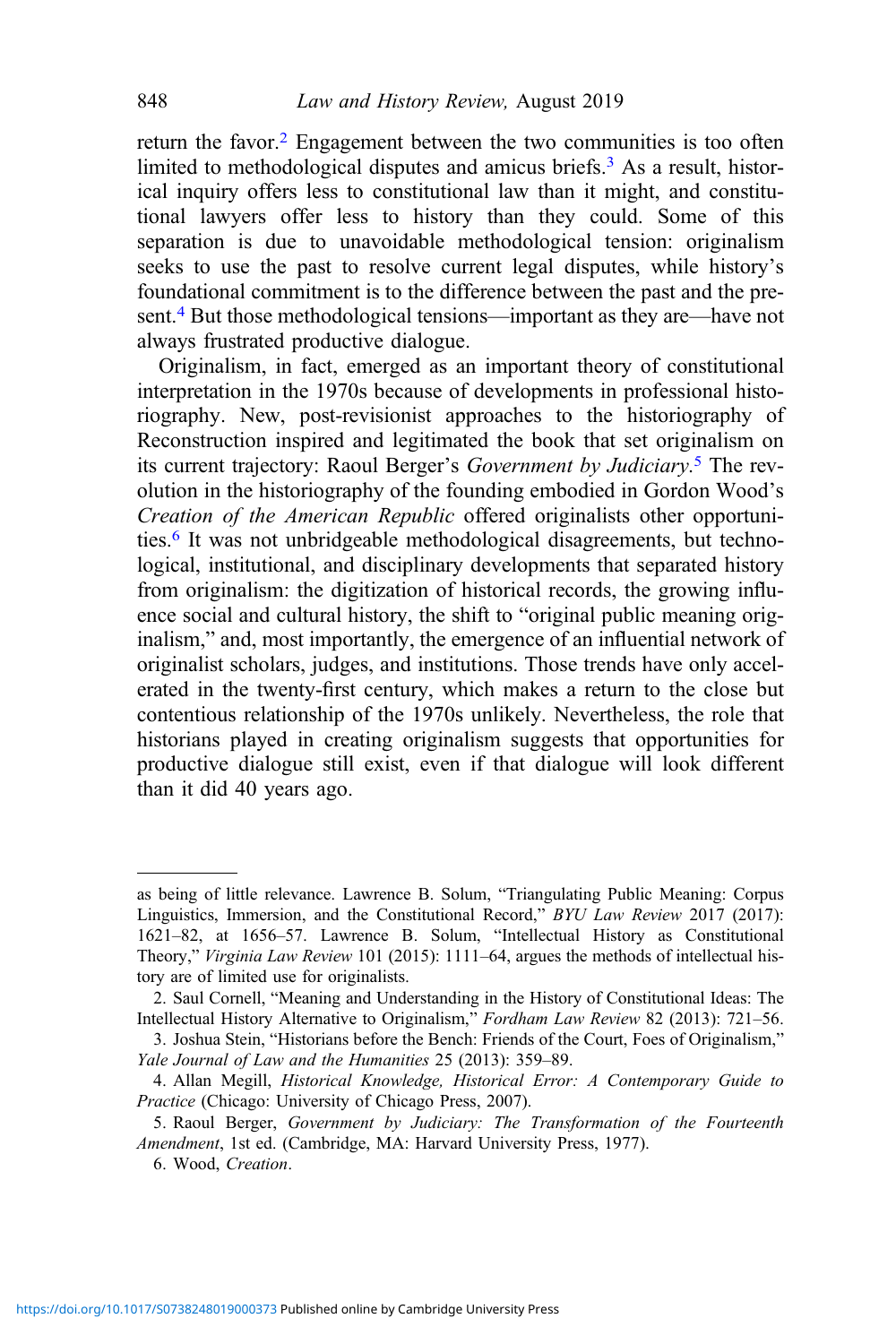Government by Judiciary did not invent originalism.<sup>7</sup> Judges, academics, and politicians supported the theory before 1977.<sup>8</sup> But Berger's originalist criticism of the Warren Court's Fourteenth Amendment decisions produced a decisive shift among conservative intellectuals and academics toward the theory.<sup>9</sup> It made originalism what it is today: a heavily contested theory of unquestioned importance.

It succeeded for many reasons. It combined an ambitious defense of originalism and a sharp critique of the Warren Court's Fourteenth Amendment jurisprudence. The debates in the 39th Congress, Berger argued, conclusively demonstrated that the Fourteenth Amendment was intended to protect no more than the limited rights to property, contract, and court access that were identified in the 1866 Civil Rights Act. That limited intention, which Berger argued was legally binding, contradicted pivotal Warren Court precedents, including Griswold v. Connecticut's identification of a right to privacy, Baker v. Carr's protection of voting rights, and *Brown v. Board of Education*.<sup>10</sup> That critique of judicial activism resonated with conservative intellectuals and political actors.<sup>11</sup> In addition, Berger himself was a prestigious scholar with a reputation for scholarly independence and no associations with either the conservative movement or segregation.<sup>12</sup> And his arguments, although certainly not

7. Johnathan O'Neill, Originalism in American Law and Politics: A Constitutional History (Baltimore, MD: Johns Hopkins University Press, 2005).

8. Alfred Avins, "Anti-Miscegenation Laws and the Fourteenth Amendment: The Original Intent," Virginia Law Review 52 (1966): 1224–55; Robert Bork, "Neutral Principles and Some First Amendment Problems," Indiana Law Journal 47 (1971): 1-35; Sam J. Ervin, "The Role of the Supreme Court as the Interpreter of the Constitution," Alabama Lawyer 26 (1965): 389–99; and William Rehnquist, "The Notion of a Living Constitution," University of Texas Law Review 54 (1976): 693–706.

9. Ken I. Kersh, "Ecumenicalism through Constitutionalism: The Discursive Development of Constitutional Conservatism in National Review, 1955–1980," Studies in American Political Development 25 (2011): 86–116; and O'Neill, Originalism, 111–32.

10. Berger, Government by Judiciary, 1st ed.

11. Keith E. Whittington, "The New Originalism," Georgetown Journal of Law and Public Policy 2 (2004): 599; Kersh, "Ecumenicalism"; and O'Neill, Originalism, 111-32.

12. O'Neill, Originalism, 111–32. Compare with Sam Ervin Jr. and Alfred Avins who opposed Brown and the 1964 Civil Rights Act on originalist grounds. Alfred Avins, "Racial Segregation in Public Accommodation," Case Western Reserve Law Review 18 (1967): 1251–83; Alfred Avins, "De Facto and de Jure School Segregation," Mississippi Law Journal 32 (March 1967): 179–247; and Sam J. Ervin, "The United States Congress and Civil Rights Legislation," North Carolina Law Review 42 (1963): 3–15.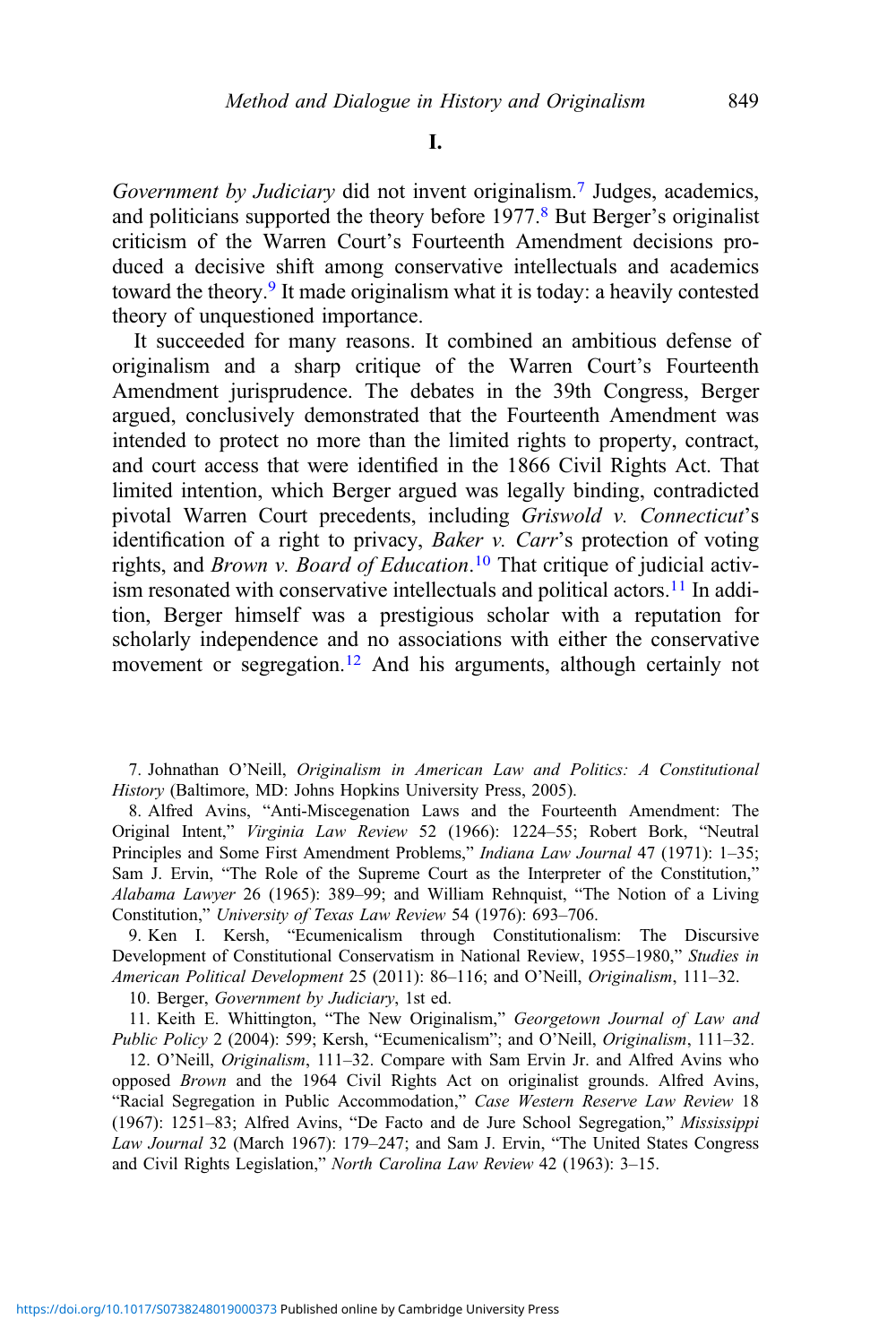convincing to everyone, were clear, carefully documented, and exhaustively defended.<sup>13</sup>

But Berger also owed some of his success to a revolution in Reconstruction historiography that inspired his efforts and legitimated his conclusions. Earlier claims that the Warren Court's Fourteenth Amendment jurisprudence was inconsistent with the intentions of its drafters was written into the teeth of the historical revisionism of Kenneth Stamp, James McPherson, and others, who routed the overt racism of the Dunning School and recast the Radical Republicans in the 39th Congress as racial egalitarians who fought to establish a biracial democracy.<sup>14</sup> The Radicals, they argued, failed in the short term, but successfully constitutionalized their goals in the Fourteenth and Fifteenth Amendments.<sup>15</sup> Jacobus TenBroek and Howard Jay Graham applied that political history to the Fourteenth Amendment itself, which they saw as an expression of abolitionist-inspired racial egalitarianism.16

Berger's work, in contrast, extended the post-revisionism of David Donald, Michael Les Benedict, Harold Hyman, and others.<sup>17</sup> Those scholars also rejected the Dunning School, but emphasized the political power and limited aspirations of moderate Republicans. Racism and fears of centralized authority among moderates, post-revisionists argued, led the 39th Congress to preserve significant parts of the pre-Civil War federal system. Government by Judiciary explicitly built on that research, which Berger followed closely.<sup>18</sup>

13. Berger, Government by Judiciary, 2nd ed. (Indianapolis, IN: Liberty Fund, 1997), 485–91.

14. Avins, "De Facto and de Jure School Segregation"; Avins, "Anti-Miscegenation Laws and the Fourteenth Amendment: The Original Intent"; and L. Brent Bozell, The Warren Revolution: Reflections on the Consensus Society (New Rochelle, NY: Arlington House, 1966).

15. Hans L. Trefousse, The Radical Republicans; Lincoln's Vanguard for Racial Justice (New York: Knopf, 1968); LaWanda and John H. Cox, "Negro Suffrage and Republican Politics: The Problem of Motivation in Reconstruction Historiography," Journal of Southern History 33 (August 1967): 303–30; Willie Lee Rose, Rehearsal for Reconstruction: The Port Royal Experiment (Indianapolis, IN: Bobbs-Merrill, 1964); James M. McPherson, The Struggle for Equality: Abolitionists and the Negro in the Civil War and Reconstruction (Princeton, NJ: Princeton University Press, 1964); and Kenneth M. Stampp, The Era of Reconstruction, 1865–1877 (New York: Knopf, 1965).

16. Howard Jay Graham, Everyman's Constitution (Madison: State Historical Society of Wisconsin, 1968); and Jacobus TenBroek, *Equal under Law* (New York: Collier Books, 1965).

17. Michael Les Benedict, A Compromise of Principle: Congressional Republicans and Reconstruction, 1863–1869 (New York: W.W. Norton, 1974); David Herbert Donald, The Politics of Reconstruction, 1863–1867 (Baton Rouge: Louisiana State University Press, 1965); Harold Melvin Hyman, A More Perfect Union: The Impact of the Civil War and Reconstruction on the Constitution (New York: Knopf, 1973); and Phillip S. Paludan, A Covenant with Death: The Constitution, Law, and Equality in the Civil War Era (Urbana: University of Illinois Press, 1975).

18. Berger, Government by Judiciary, 1st ed., 5.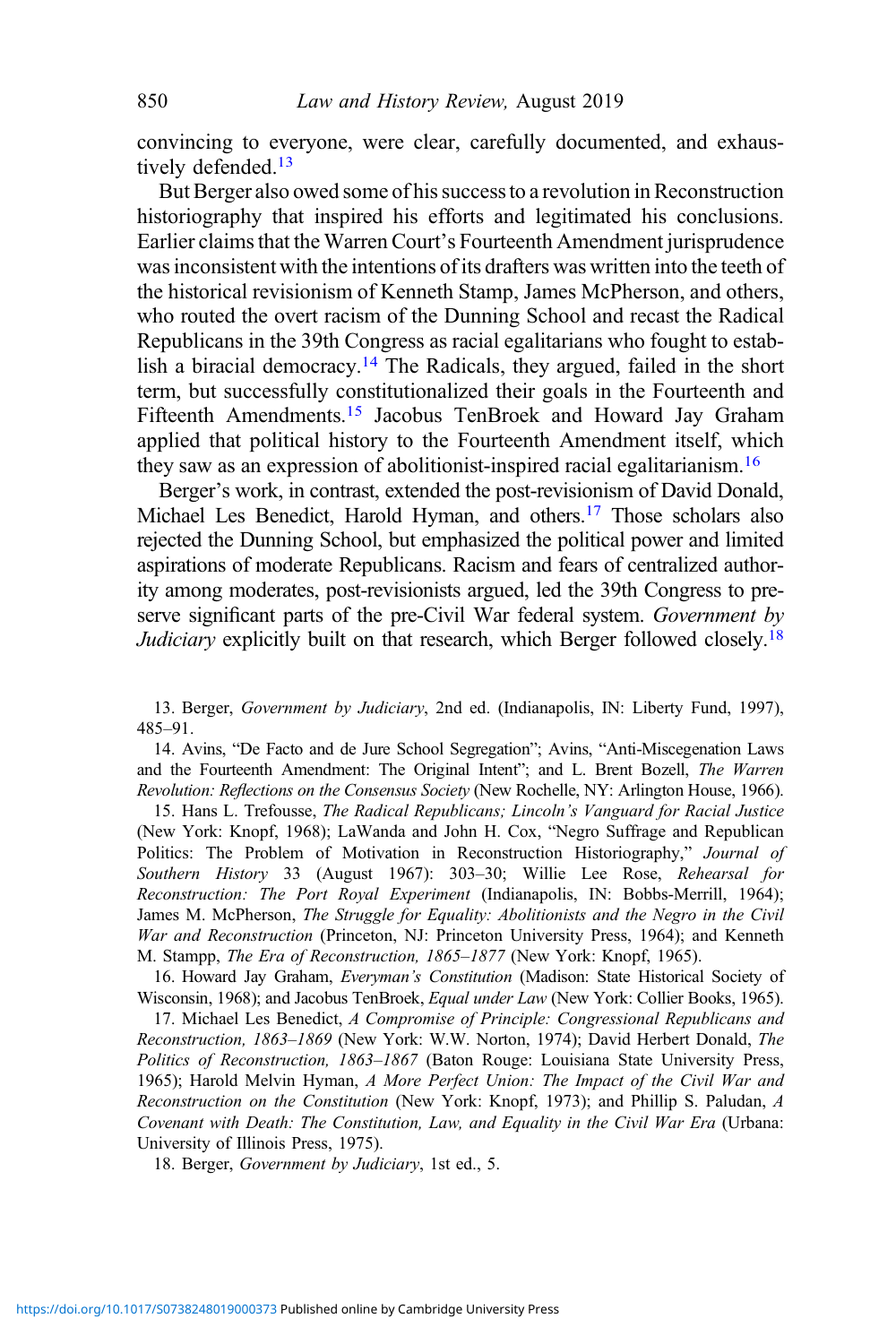Berger wrote to Michael Les Benedict to praise him for demonstrating that it was the "the conservatives and centrists, not the radicals, [who] wrote the [Fourteenth Amendment's] script,"<sup>19</sup> and he wrote Harold Hyman to request comments on his draft. "My study," Berger explained, "confirmed the revisionist historians, including your own work."<sup>20</sup> The problem, he continued, was that "lawyers have not come to grips with the impact of revisionist studies on construction of the 14th."<sup>21</sup> Section one made historical arguments that were a springboard for his legal analysis in part two, but, he told Hyman, it "can stand alone, and perhaps it should, uncontaminated by the controversy about the techniques of the Warren court."<sup>22</sup>

Berger's engagement with post-revisionism did not immunize him from sharp criticism from historians both in public and in private.<sup>23</sup> It nevertheless helped legitimate his claims. "I was seduced," wrote Hyman in response to the draft. "[Y]ou have written an immensely important reconsideration. It will reopen argument and on a higher level than ever. Therefore historians will thank you."<sup>24</sup> Willard Hurst wrote to tell Berger that he was a reader for the press. He had some stylistic and organizational complaints, but found no "major disagreements of substance."<sup>25</sup> Later, he wrote Berger about the ferocious debate that Government by Judiciary had spawned in the law reviews: "you confirm again that critics of your historical analysis are not critics of your history—certainly they don't succeed where they try—but are in pursuit of certain substantive public policy goals which they like."<sup>26</sup> Post-revisionists may not have intended it, but they helped spark a revolution in constitutional interpretation.

A new interpretation of the founding, grounded in intellectual history and epitomized by Gordon Wood's Creation of the American Republic,

19. Berger to Michael Les Benedict," September 21, 1975, Box 1, Folder 5, Raoul Berger Papers, Harvard Law School Special Collections [hereafter Berger Papers].

20. Berger to Harold Hyman, February 2, 1976, Box 1, Folder 20, Berger Papers.

23. Stanley I. Kutler, "Raoul Berger's Fourteenth Amendment: A History or Ahistorical?" Hastings Constitutional Law Quarterly 6 (1979): 511–26; and Avaim Soifer, "Protecting Civil Rights: A Critique of Berger's History," New York University Law Review 54 (1979): 651–706. In his notes on the manuscript of Government by Judiciary, Hyman told Berger that, "I want my JD students, who are working for history MAs and PhD's, to grapple with far more kinds of evidence than" you have examined. Hyman to Berger, March 3, 1976, Box 1, Folder 20, Berger Papers.

24. Hyman to Berger, March 3, 1976, Box 1, Folder 20, Berger Papers.

25. Willard Hurst to Berger, December 21, 1976, Box 1, Folder 19, Berger Papers.

26. Hurst to Berger, October 5, 1981, Box 1, Folder 19, Berger Papers.

<sup>21.</sup> Ibid.

<sup>22.</sup> Ibid.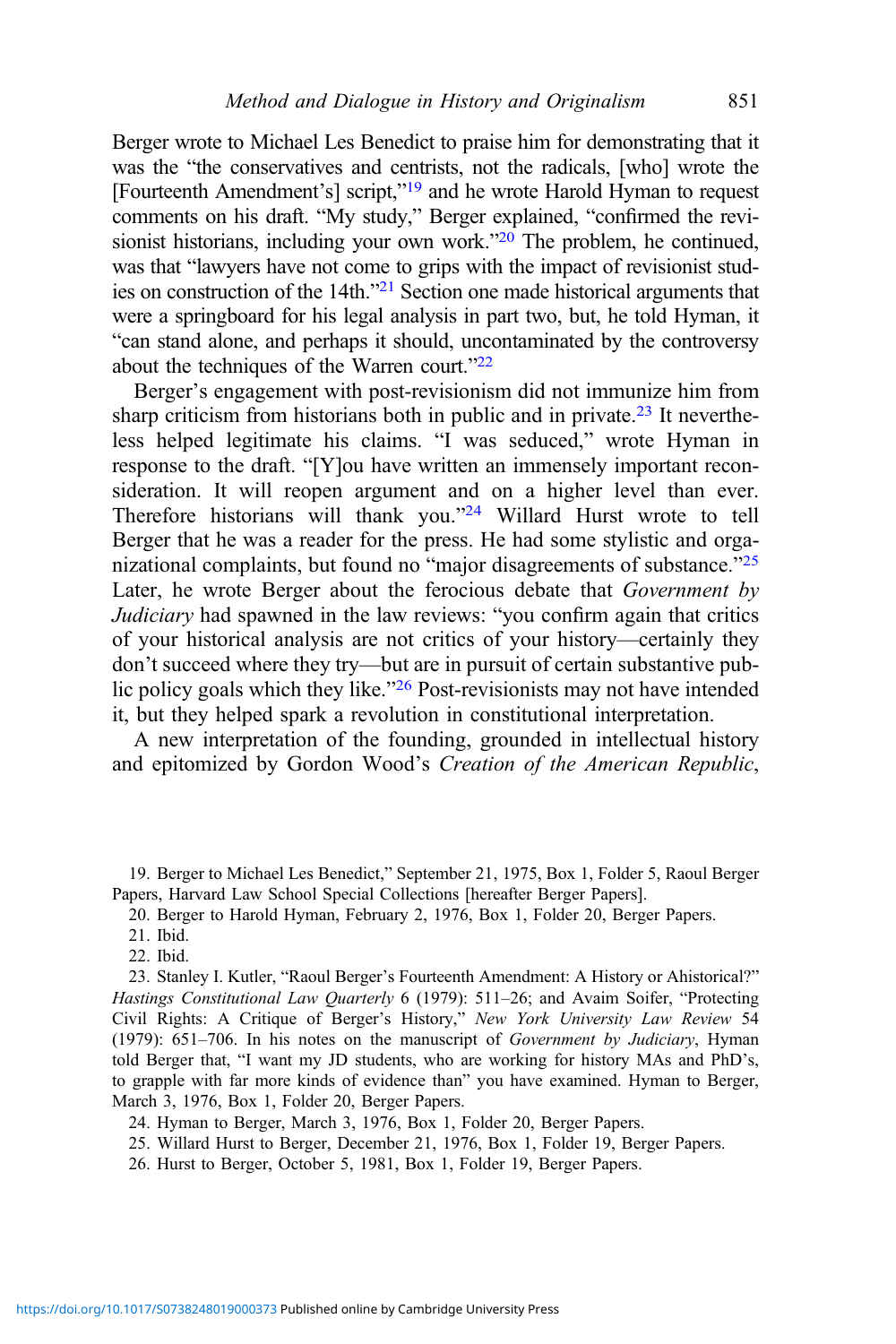also made originalism more attractive.<sup>27</sup> Wood's argument that the fight over the Constitution replaced the classical politics of virtue with a recognizably modern system of political thought was deeply historicist. It was thus in tension with aspects of consensus and progressive historiography, and directly at odds with anti-historicist perspectives like those of Straussian political philosophers.<sup>28</sup> But Wood's argument could be interpreted to associate the Constitution's ultimate form with a broadly shared, coherent, and recognizably modern political theory.<sup>29</sup> When that interpretation was combined with his emphasis on the causal power of ideas—"Ideology creates behavior," he later wrote—his work could be understood, or perhaps caricatured, to establish that the Constitution was the product of a limited set of consensus political principles that continued to have relevance in contemporary political debates. That understanding made originalism more attractive in multiple ways.<sup>30</sup>

Wood's emphasis on the causal power of broadly shared ideas made research easier, by suggesting that the Constitution's meaning could be captured by attention to public debates.<sup>31</sup> Law professors largely lacked the support, training, and interest to do the archival research needed to ferret out how economic interests shaped the response of various factions to the Constitution. They were, however, accustomed to searching legislative history for indications of a statute's meaning, and were happy to apply that approach to the Constitution. Hyman, for example, complained that Government by Judiciary relied too much on public justifications for the Fourteenth Amendment. You should, he wrote to Berger, "grapple with far more kinds of evidence than the pari materia rule. The *politics* of the DC bill and the 14th am[endment] bill were *not* the same."<sup>32</sup> Berger was unmoved: "there is a large body of law about interpretation. For 40 years this was my bread and meat. What I say will carry weight with courts, not the items you mentioned."<sup>33</sup> "Of course we must read the

27. Wood, Creation. Wood's approach, of course, was not unique. Bernard Bailyn, The Ideological Origins of the American Revolution (Cambridge, MA: Harvard University Press, 1967); and J. G. A. Pocock, The Machiavellian Moment: Florentine Political Thought and the Atlantic Republican Tradition (Princeton, NJ: Princeton University Press, 1975).

28. Gordon S. Wood, "The Fundamentalists and the Constitution," The New York Review of Books 35 (1988): 33–40.

29. Edward Countryman, "Of Republicanism, Capitalism, and the 'American Mind,'" The William and Mary Quarterly 44 (1987): 556–62.

30. "Ideology," he wrote later, "creates behavior." Gordon S. Wood, "Ideology and the Origins of Liberal America," The William and Mary Quarterly 44 (July 1987): 628–40, at 631.

31. Countryman, "Of Republicanism, Capitalism, and the 'American Mind.'"

- 32. Hyman to Berger, March 3, 1976, Box 1, Folder 20, Berger Papers.
- 33. Berger to Hyman, April 6, 1976, Box 1, Folder 20, Berger Papers.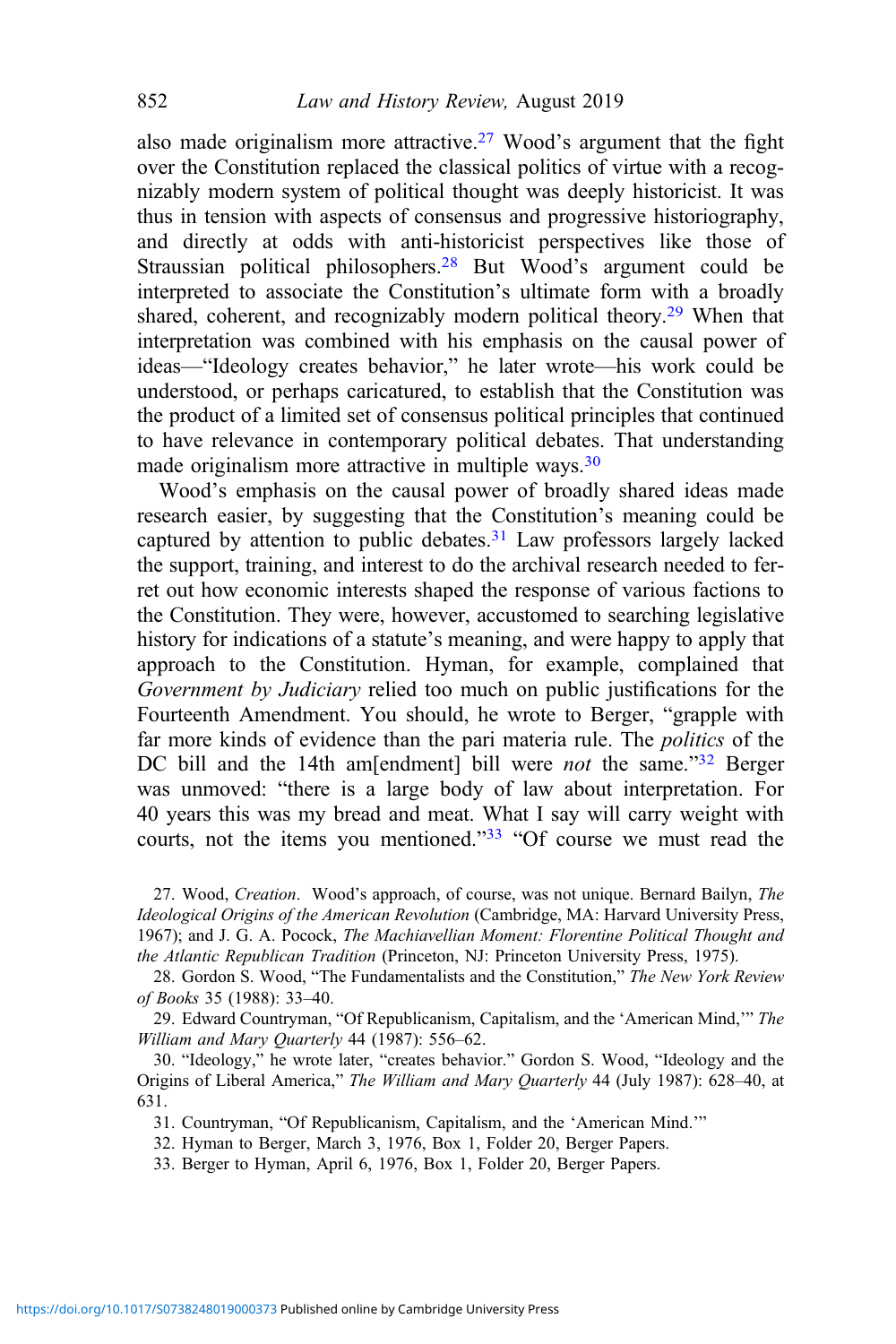[members of the 39th Congress] in *their* frame of reference," he wrote later. "But ... for courts it is what is said *on the floor* during the debates that is controlling."34

The ideological interpretation's emphasis on the emergence of recognizably modern political principles during the debate over the Constitution thus simplified the application of Founding Era debates to contemporary constitutional issues. To view the Constitution as the product of recognizably modern ideas of liberty, democracy, and republicanism could ease, even if unintentionally, an ascent to levels of abstraction that avoided the deeply contextual and sometimes unappealing role of the practical politics, economic interest, and sectional advantage.35 It allowed the Constitution to be seen as the product of timeless political principles identified and applied by a remarkably wise group of dedicated public servants. From that perspective, the Founders were asking much the same constitutional questions as contemporary Americans, and answering them with remarkable wisdom.

Exemplary of how originalists embraced this perspective is Michael McConnell's 1987 review of Raoul Berger's next book, Federalism: the Founders Design. The review, which cited Creation twice, criticized Berger's failure to recognize that the Constitution "inspires reverence not just because it was drafted and ratified by our forefathers, who were an uncommonly clever lot, but because it is the most successful attempt in history to construct a polity consistent with both the baser passions and higher aspirations of its citizens."<sup>36</sup> More concretely, McConnell argued that Berger failed to recognize that the Founders had designed an effective federal system by anticipating the insights of contemporary public choice theorists such as James Buchanan.37 Berger's book thus failed in what McConnell saw as its chief task: to offer to contemporary proponents of national power the same arguments for federalism that had won the day at the founding. $38$ 

Like post-revisionism, the ideological interpretation of the founding was not intended as a support for originalism. Indeed, some of its leading advocates are also some of originalism's most effective critics, and even Wood

34. Ibid.

35. Jack N. Rakove, "Gordon S. Wood, the 'Republican Synthesis,' and the Path Not Taken," The William and Mary Quarterly 44 (1987): 617–22. Michael J. Klarman, The Framer's Coup: The Making of the United States Constitution (Oxford: Oxford University Press, 2016), has recently re-emphasized those themes.

36. Michael W. McConnell, "Federalism: Evaluating the Founders' Design (reviewing Federalism: The Founders' Design by Raoul Berger)," University of Chicago Law Review 54 (1987): 1486.

37. Ibid., 1491–93, 1508, 1510.

38. Ibid., 1491–93, 1511.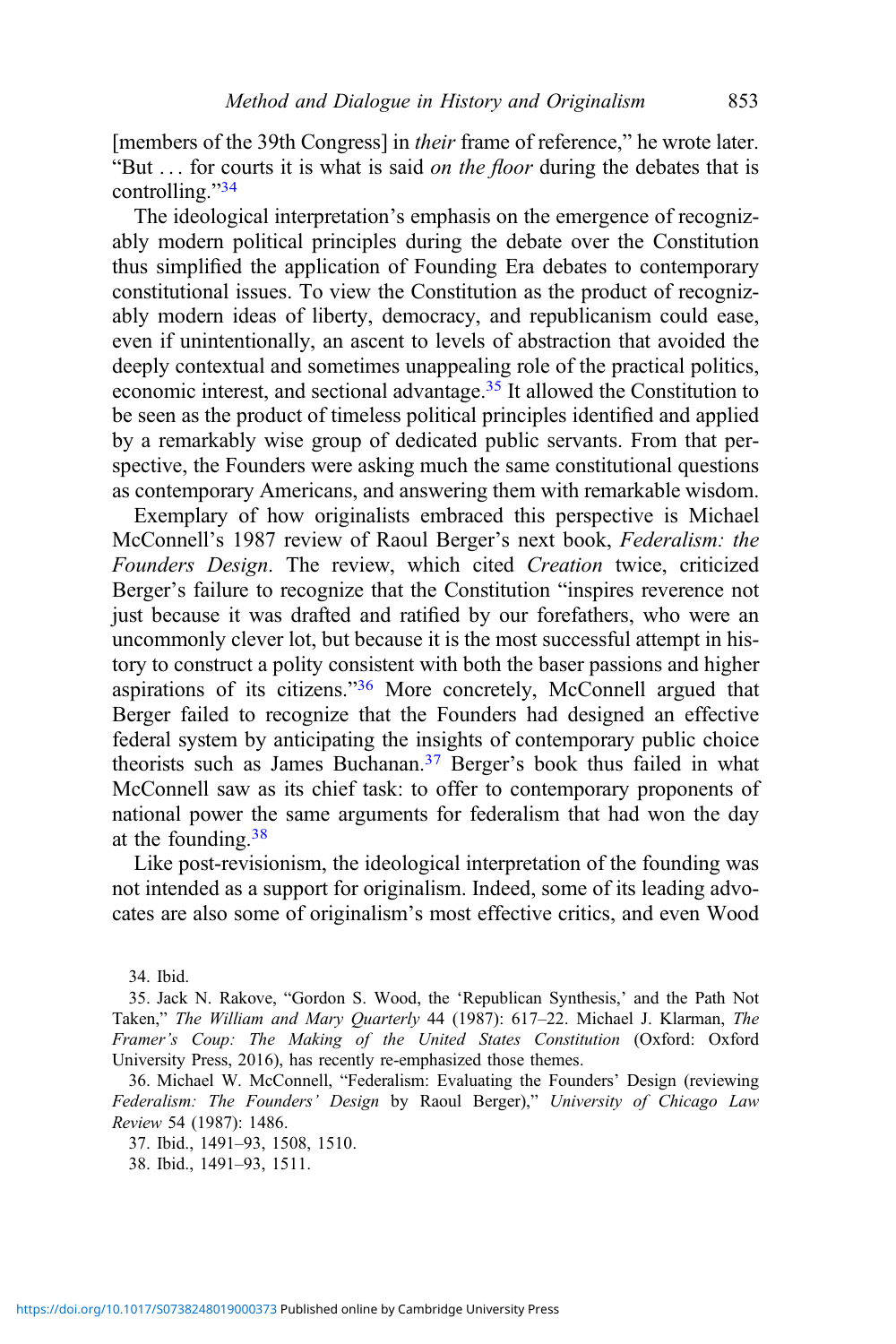himself has rejected the theory.<sup>39</sup> And like post-revisionism, it was certainly not the only trend that helped legitimate originalism.40 But together with post-revisionism, it made originalism more attractive to originalist scholars such as Raoul Berger and Michael McConnell, whose careers demonstrate a simultaneous commitment to shaping the application of judicial review and participating in scholarly debate at the highest level.

#### II.

When Gordon Wood complained in 2006 that, "[i]f it weren't for the law professors who teach and write constitutional history we wouldn't have much constitutional history being written or taught in the academy these days,"<sup>41</sup> and then blamed that problem on history faculties who "prefer popular cultural history to what some dead white males in the past did with the Constitution," he undoubtedly surprised some historians, particularly those who believed that cultural history could enrich our understanding of the Constitution.42 But his criticism suggests an important reason that the relationship between history and originalism deteriorated: originalists, who were shifting their attention from original intentions to original public meaning, found little value in the products of social and cultural history.

By the late 1980s, most historians had concluded that Wood's approach had underestimated the complexity, conflict, and contingency present in the Founding Era. A colloquium on Creation testified to the book's enduring importance, but also demonstrated historians' growing emphasis on a

39. Jack N. Rakove, Original Meanings: Politics and Ideas in the Making of the Constitution (New York: A.A. Knopf, 1996); Jonathan Gienapp, "Historicism and Holism: Failures of Originalist Translation," Fordham Law Review 84 (2015): 935–56. "We do not, and cannot, base our constitutional jurisprudence on the historical reality of the Founding," said Wood in Gordon S. Wood and Scott D. Gerber, "The Supreme Court and the Uses of History," Ohio Northern Law Review 39 (2013): 448.

40. Other important developments are examined in Whittington, "The New Originalism," and G. Edward White, "The Arrival of History in Constitutional Law Scholarship," Virginia Law Review 86 (2002): 485–633.

41. Gordon Wood, "How Democratic is the Constitution?" New York Review of Books 53 (2006): 25–27. Work published within 5 years of Wood's comment include Max M. Edling, A Revolution in Favor of Government: Origins of the U.S. Constitution and the Making of the American State (Oxford: Oxford University Press, 2003); John Ferling, A Leap in the Dark: The Struggle to Create the American Republic (New York: Oxford University Press, 2003); and Woody Holton, "Did Democracy Cause the Recession That Led to the Constitution?" Journal of American History 92 (2005): 442–69.

42. Ruth H. Bloch, "The Constitution and Culture," The William and Mary Quarterly 44 (1987): 550–55.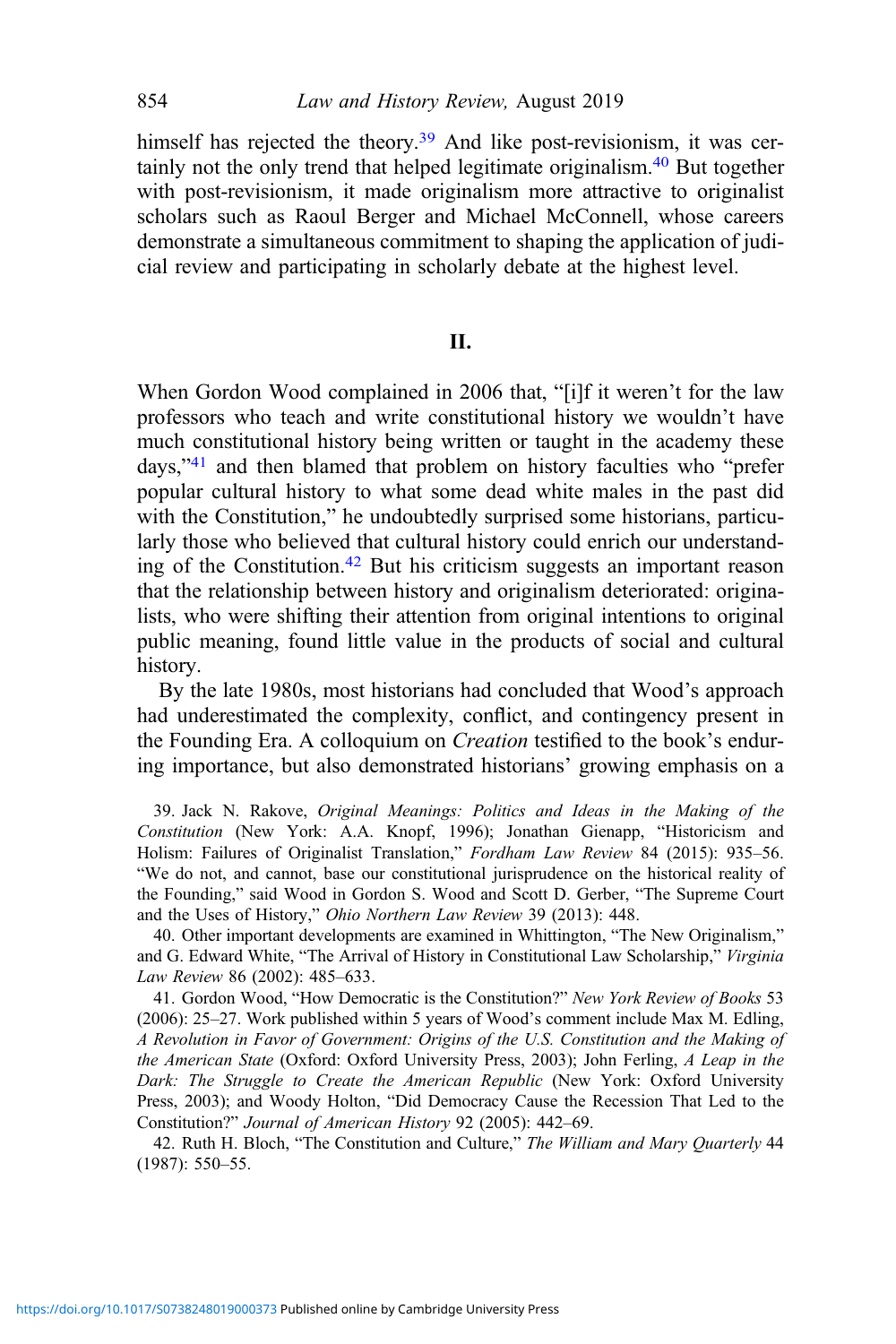kaleidoscopic variety of ideologies and interests that clearly differed from those of modern America. There was broad agreement that Wood had overemphasized the causal role of Republicanism.<sup>43</sup> He was criticized for ignoring other Founding Era ideologies,<sup>44</sup> underestimating the role of religion, political economy, and economic interest,<sup>45</sup> and ignoring the contributions of women, African Americans, and non-elites.<sup>46</sup> Elsewhere, neo-Progressive scholars re-emphasized the importance of class conflict, <sup>47</sup> Peter Onuf recaptured the role of sectional self-interest,<sup>48</sup> and Saul Cornell demonstrated that the anti-Federalists were much more than the representatives of ideas that  $lost<sup>49</sup>$ . The politics and economics of slavery had become more important, too.<sup>50</sup> Wood had addressed some of these themes, and supported exploration of others,  $51$  but the new emphasis on complexity, conflict, and social and economic interest was clear, and, as Jack Rakove's Original Meanings noted, it made recovery of a binding original intention difficult. $52$ 

A similar shift to contingency, conflict, and complexity in the historiography of Reconstruction further divided originalists and historians. Eric Foner's Reconstruction: America's Unfinished Revolution, still the standard work, moved past the post-revisionist concern with politics and the limits of reconstruction to integrate social and economic history. It re-established the importance of class conflict and the agency of the new freedmen and emphasized that Radical Republicans only abandoned their

43. Jackson Turner Main, "An Agenda for Research on the Origins and Nature of the Constitution of 1787–1788," The William and Mary Quarterly 44 (1987): 591–96; and Rakove, "Gordon S. Wood, the 'Republican Synthesis,' and the Path Not Taken."

44. Bloch, "The Constitution and Culture"; Countryman, "Of Republicanism, Capitalism, and the 'American Mind'"; and John Patrick Diggins, "Between Bailyn and Beard: The Perspectives of Gordon S. Wood," The William and Mary Quarterly 44 (1987): 563-68.

45. John Howe, "Gordon S. Wood and the Analysis of Political Culture in the American Revolutionary Era," The William and Mary Quarterly 44 (1987): 569–75.

46. Gary B. Nash, "Also there at the Creation: Going beyond Gordon S. Wood," The William and Mary Quarterly 44 (1987): 602-11.

47. Ferling, A Leap in the Dark; and Woody Holton, Unruly Americans and the Origins of the Constitution (New York: Hill and Wang, 2007).

48. Peter S. Onuf, The Origins of the Federal Republic: Jurisdictional Controversies in the United States, 1775–1787 (Philadelphia: University of Pennsylvania Press, 1983).

49. Saul Cornell, The Other Founders: Anti-Federalism and the Dissenting Tradition in America, 1788–1828 (Chapel Hill: University of North Carolina Press, 1999).

50. Paul Finkelman, Slavery and the Founders: Race and Liberty in the Age of Jefferson (Armonk, NY: M.E. Sharpe, 1996); Carroll Smith-Rosenberg, "Dis-Covering the Subject of the 'Great Constitutional Discussion,' 1786–1789," The Journal of American History 79 (1992): 841–73; and Gary B. Nash, Race and Revolution (Madison: Madison House, 1990).

51. Wood, "Ideology and the Origins of Liberal America."

52. Rakove, Original Meanings.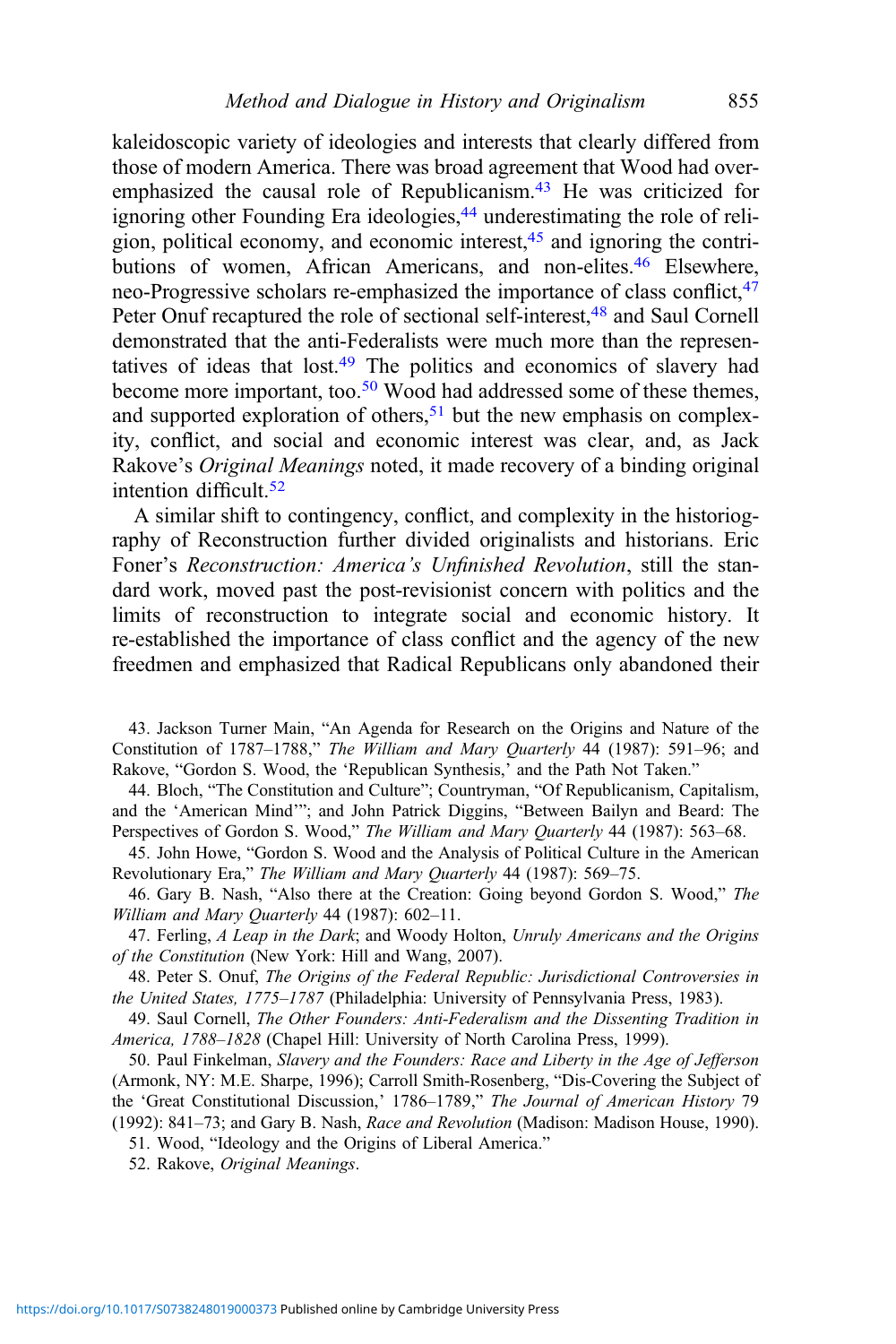efforts to establish a biracial democracy as Reconstruction proceeded.<sup>53</sup> Amy Dru Stanley's tracing of the contingencies, contradictions, and conflict in the meaning of liberty that unfolded throughout Reconstruction suggest how hard it is to identify a shared understanding of the liberty that the Fourteenth Amendment was intended to protect.<sup>54</sup>

As the work of Foner, Stanley, and others indicate, historians of Reconstruction and the founding increasingly doubted that words and the ideas they expressed were neutral mediums for the transmission of coherent and static concepts. Many concluded that words were not just the tools through which problems were identified and resolved. Instead, their meaning changed in response to intentional manipulation by political actors. Words were therefore not just tools to identify and resolve political conflicts, they were also in large measure defined by the outcome of political conflict. This understanding was not new in the 1980s. Indeed, it was at the core of Wood's *Creation*.<sup>55</sup> But it was becoming important among historians just as originalists made an opposite turn in their understanding of language.56

The largest change in originalism since the 1970s was a shift in emphasis from the original intentions of the Constitution's drafters to the original public meaning of the Constitution's text.57 Most advocates of this "New Originalism" concluded that because the American people ratified only the public meaning of the Constitution, it was only that meaning that had enough democratic legitimacy to justify judicial enforcement.<sup>58</sup> That new focus directed originalist research away from issues to which historians' expertise was most clearly applicable—the actual motivations and expectations of the Constitution's drafters—to the broadly accepted meaning of

53. Eric Foner, Reconstruction: America's Unfinished Revolution, 1863–1877 (New York: Harper & Row, 1988).

54. Amy Dru Stanley, From Bondage to Contract: Wage Labor, Marriage, and the Market in the Age of Slave Emancipation (New York: Cambridge University Press, 1998).

55. Wood, Creation; and Quentin Skinner, "Some Problems in the Analysis of Political Thought and Action," Political Theory 2 (1974): 277–303.

56. Terence Ball and J.G.A. Pocock, eds., Conceptual Change and the Constitution (Lawrence: University Press of Kansas, 1988); Gienapp, "Historicism and Holism"; and John E. Toews, "Intellectual History after the Linguistic Turn: The Autonomy of Meaning and the Irreducibility of Experience," American Historical Review 92 (1987): 879–907.

57. Lawrence B. Solum, "Originalism and Constitutional Construction," Fordham Law Review 82 (2013): 453–538; Keith Whittington, Constitutional Interpretation (Lawrence: University Press of Kansas, 2001); and Randy Barnett, Restoring the Lost Constitution (Princeton, NJ: Princeton University Press, 2003).

58. Whittington, "The New Originalism."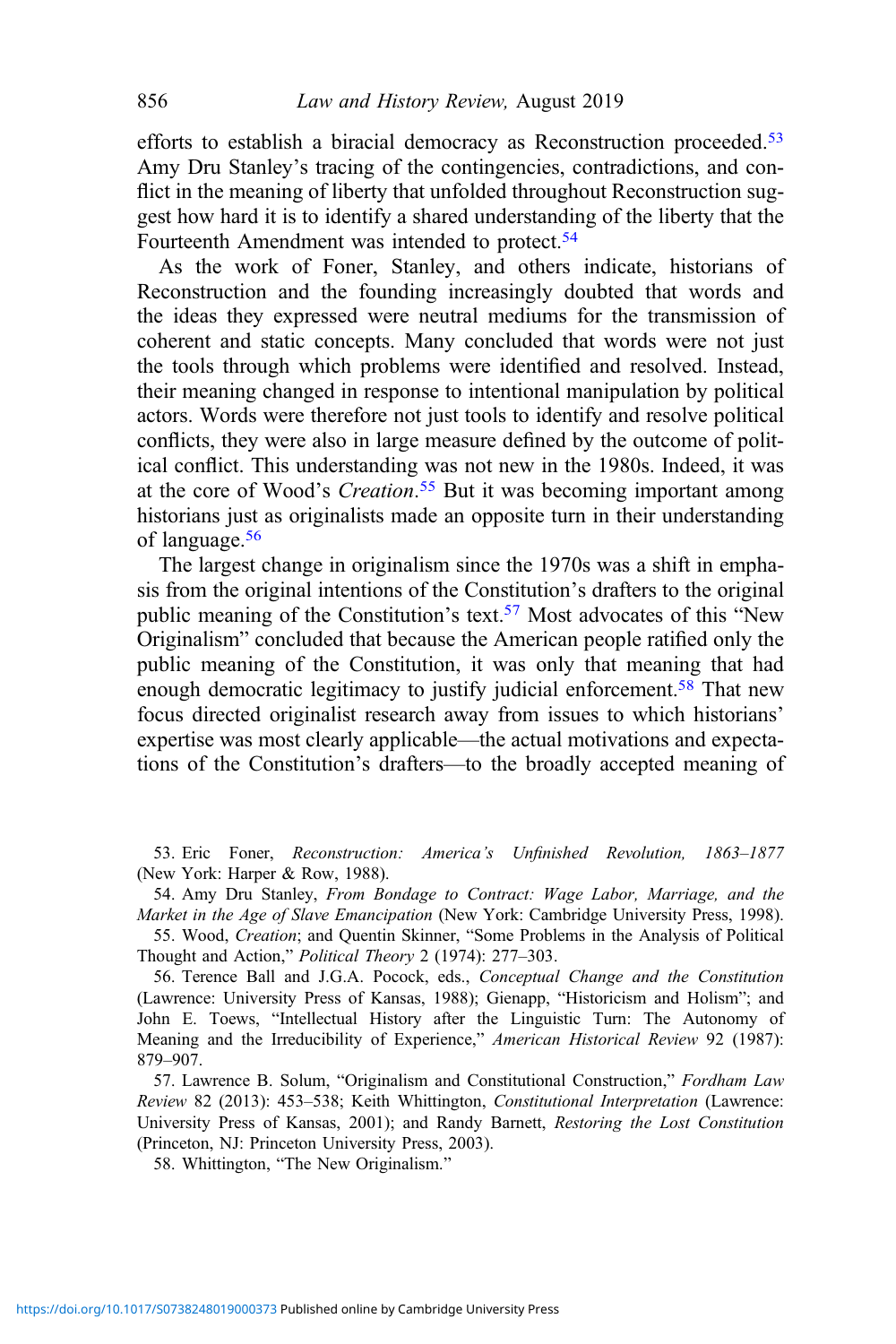constitutional provisions.<sup>59</sup> The need to justify this shift to originalism's critics as well as "original intent originalists" led "New Originalists" further away from historians, as they increasingly sought support for their claims in the philosophy of language.<sup>60</sup> Thus Randy Barnett's claim that New Originalism "can be very disappointing for critics of originalism and especially for historians [who] expect to see a richly detailed legislative history only to find references to dictionaries, common contemporary meanings, and logical inferences from the structure and general purposes of the text."<sup>61</sup> It also helps explain the collective originalist shrug that greeted Mary Bilder's Bankcroft Prize-winning investigation of what was once a primary source for the Constitution's meaning: James Madison's notes from the Constitutional Convention.<sup>62</sup>

Technological and institutional changes have bolstered the effect of these intradisciplinary developments. The publication of primary documents made historical research much easier, but the digitization of sources of computer analysis has given originalists the ability to bypass historians in their search for original meaning.<sup>63</sup> Visits to dusty archives are now unnecessary to find colonial newspapers or private correspondence; a mouse click will do.64 And "big data" offers originalists new ways to construct original public meaning.65 BYU Law School has produced a full text searchable "Corpus of Founding Era American English" that, as of this writing, contained just under 120,000 texts written between 1760 and 1799.<sup>66</sup>

Perhaps most importantly, however, originalists can now legitimate their interpretations of the past even in the face of opposition from historians. A conservative legal network only in its infancy when Berger wrote Government by Judiciary is now a staunch advocate of originalism and a powerful force in American law, politics, and academic life.<sup>67</sup> Originalist

59. Gienapp, "Historicism and Holism."

60. Lawrence B. Solum, "Originalist Methodology," University of Chicago Law Review 84 (2017): 269–95.

61. Randy E. Barnett, "An Originalism for Nonoriginalists," Loyola Law Review 45 (1999): 621–54.

62. Bilder, Madison's Hand; and Solum, "Triangulating Public Meaning," 1656.

63. Herbert J. Storing, ed., The Complete Anti-Federalist (Chicago: University of Chicago Press, 1981).

64. National Historical Publications & Records Commission, Founders Online. [https://](https://founders.archives.gov/) [founders.archives.gov/](https://founders.archives.gov/) (May 9, 2019).

65. James C. Phillips, Daniel M. Ortner, and Thomas R. Lee, "Corpus Linguistics & Original Public Meaning: A New Tool to Make Originalism More Empirical," Yale Law Journal Forum 126 (2016).

66. BYU Law, Law and Corpus Linguistics. <https://lawcorpus.byu.edu/> (May 9, 2019).

67. Steven M. Teles, The Rise of the Conservative Legal Movement: The Battle for Control of the Law (Princeton, NJ: Princeton University Press, 2008).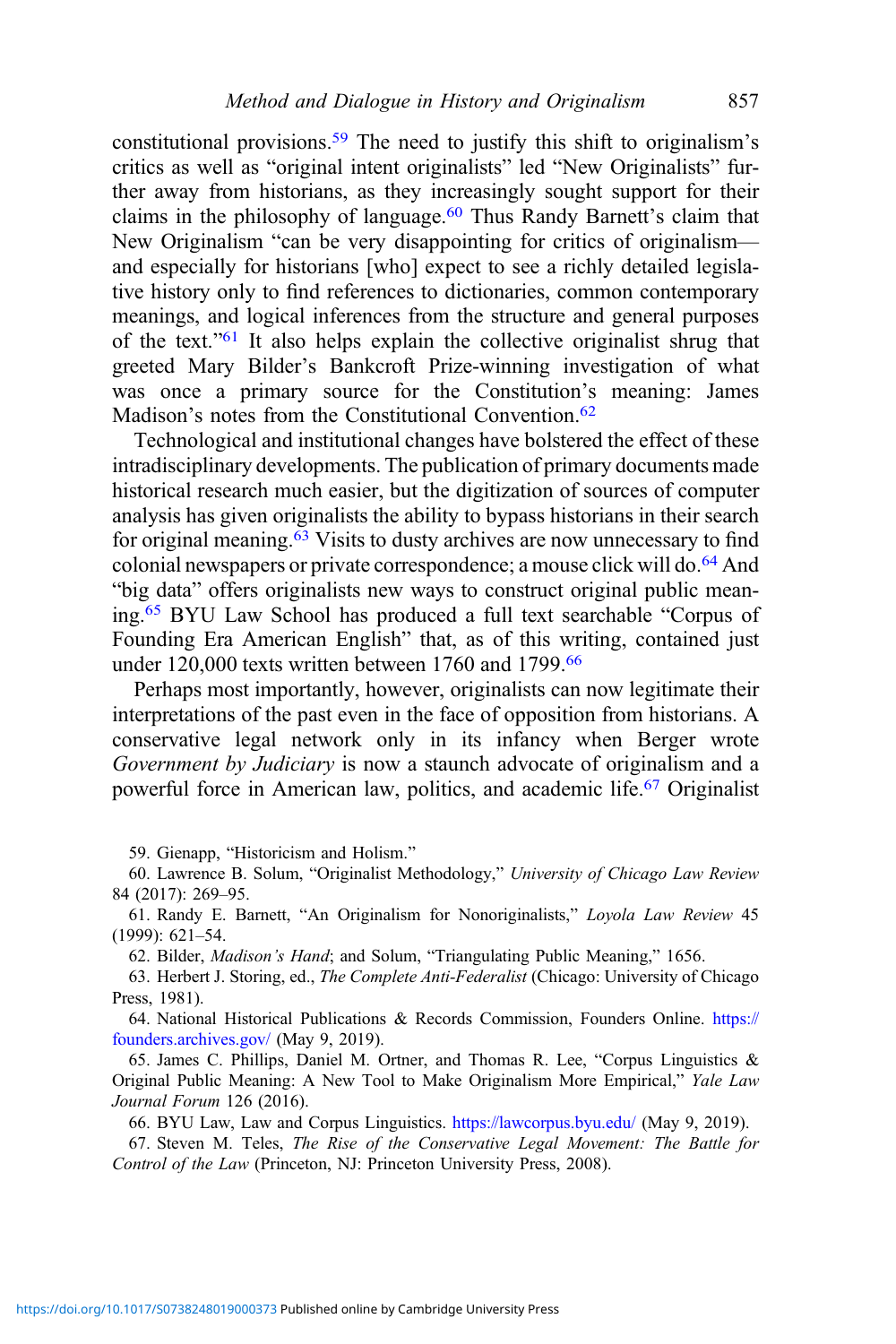arguments are produced at some of academia's most prestigious institutions and supported by a network of think tanks and other institutions. Georgetown Law School's Center for the Constitution offers a summer "Boot Camp" on originalism for interested law students, which includes a \$2,000 stipend.<sup>68</sup> The University of San Diego's Center for the Study of Constitutional Originalism hosts an annual conference on originalism.<sup>69</sup> Stanford's Center for Constitutional Law is training a new generation of talented originalists such as Will Baude, Nathan Chapman, and Ilan Wurman. Public interest law firms channel originalist arguments to courts staffed with originalist law clerks and judges.<sup>70</sup> The Supreme Court may have a durable originalist majority. These networks provide more than enough indicia of intellectual respectability to overcome the opposition of historians, who can be dismissed as pursuing a different project.<sup>71</sup>

### III.

Historians and originalists are much more divided than in the late 1970s, when Raoul Berger could describe Government by Judiciary as an effort to help lawyers "come to grips with the impact of [historians'] revisionist studies."<sup>72</sup> And there are grounds for pessimism—even despair—about whether that can change. Neither the technological nor the disciplinary trends that contributed to this division are subsiding: big data, digitization of sources, social history, and original meaning originalism will not depart anytime soon. And the institutional reasons for the ongoing division may be both more important and more durable. The success of the informal network of originalists centered on, but not restricted to, the Federalist Society, means that today's originalists—unlike Raoul Berger—need neither inspiration nor legitimation from historians. They provide it for themselves through a community of dedicated, talented, and influential originalist scholars, judges, and think tanks that did not exist in the 1970s.

Nevertheless, there are some signs that an interdisciplinary dialogue might move beyond methodological disputes and amicus briefs. The

68. Georgetown Law, Georgetown Center for the Constitution, Originalism Summer Seminar, 2019. [https://www.law.georgetown.edu/constitution-center/originalism-summer-seminar/origi](https://www.law.georgetown.edu/constitution-center/originalism-summer-seminar/originalism-summer-seminar/)[nalism-summer-seminar/](https://www.law.georgetown.edu/constitution-center/originalism-summer-seminar/originalism-summer-seminar/) (May 9, 2019).

69. University of San Diego, School of Law, Center for the Study of Constitutional Originalism, 2019. <https://www.sandiego.edu/law/centers/csco/> (May 9, 2019).

70. Amanda Hollis-Brusky, Ideas with Consequences: The Federalist Society and the Conservative Counterrevolution (New York: Oxford University Press, 2015).

71. Solum, "Intellectual History as Constitutional Theory."

72. Berger to Hyman, February, 1976, Box 1, Folder 20, Berger Papers.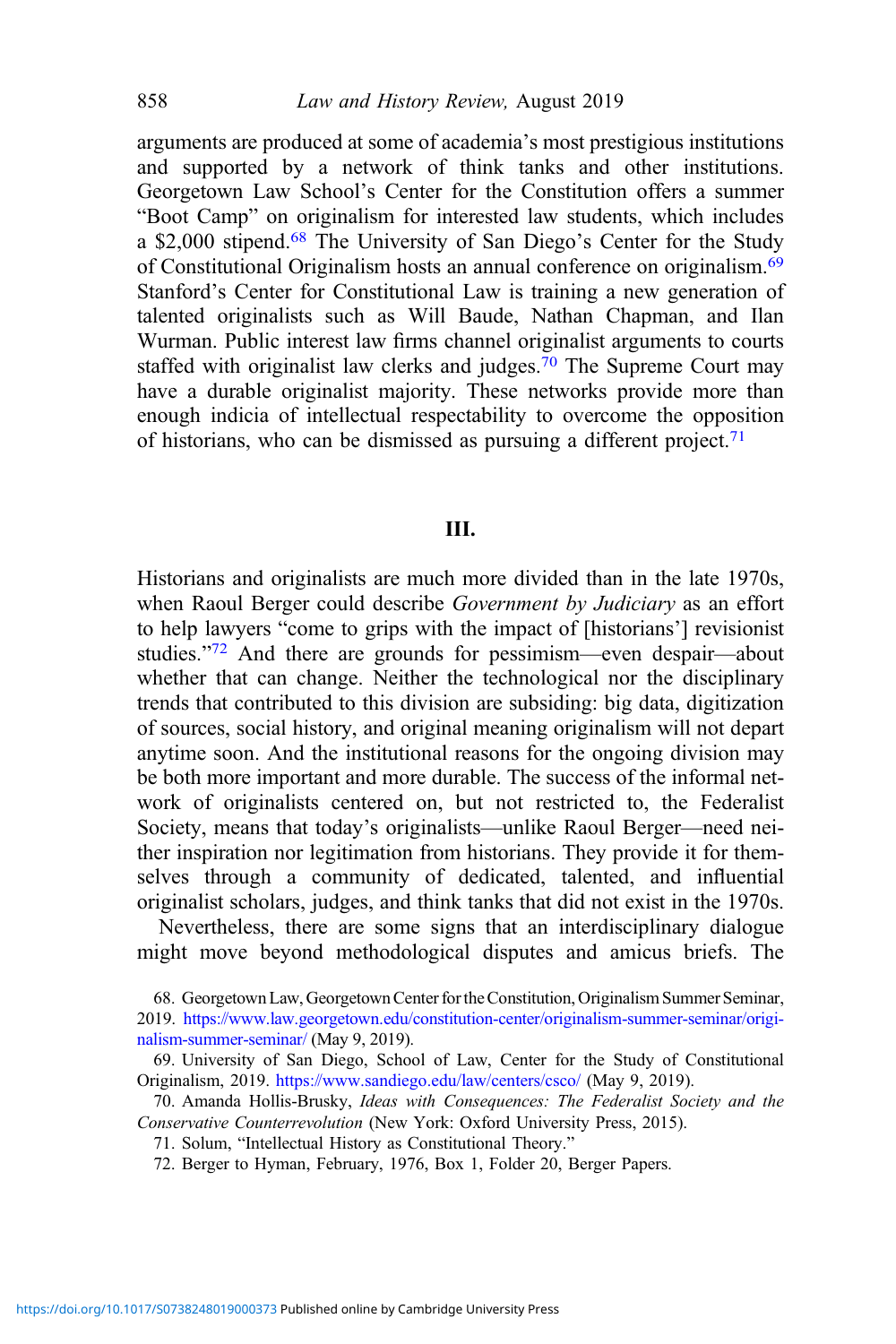increasingly sophisticated methodological debates between historians and originalists have produced formidable arguments that even the search for original public meaning can benefit from the insights of historians, who have immersed themselves in the broader culture that gives constitutional language its meaning.<sup>73</sup> Scholars and judges outside of the networks associated with the Federalist Society have begun to embrace forms of originalism, some tentatively, some enthusiastically.<sup>74</sup> A growing number of talented scholars with both JDs and PhDs are well positioned to participate in interdisciplinary debates, and have increasingly done so.75 And a JD is certainly not a prerequisite.76

Yet because today's institutional context is so different from that of the late 1970s, when Berger found inspiration and legitimation from postrevisionist historians, any meaningful substantive dialogue will have to be nurtured, by both historians and originalists, in volumes such as this one, in joint conferences, in readers' reports, and in the kind of informal interactions that Berger and Harold Hyman shared. And it should be. Limiting engagement between history and originalism to theoretical disagreements and litigation will not resolve the contest between originalism and other theories of constitutional interpretation. Originalism has been subjected to decades of methodological criticism, yet there are more originalists than ever in important academic positions, think tanks, and courts. If historians avoid substantive engagement with originalism, it will not change the theory's role in American law and politics. And if historians are excluded from originalist debates, it will not improve our constitutional law. It will only deprive an important theory of constitutional interpretation of the insights of a historical profession whose remarkable expertise and relevance to the originalist enterprise are clearly demonstrated in this

73. Gienapp, "Historicism and Holism"; G. Edward White, "Intellectual History and Constitutional Decision Making," Virginia Law Review 101 (2015): 1165–78.

74. Jack Balkin, Living Originalism (Cambridge, MA: Harvard University Press, 2014); and Bernadette Meyler, "Towards a Common Law Originalism," Stanford Law Review 59 (2006): 551–600. At her confirmation hearing, Elena Kagan said that "sometimes [the Framers] laid down very specific rules. Sometimes they laid down broad principles. Either way we apply what they say, what they meant to do. So in that sense, we are all originalists." The Nomination of Elena Kagan to Be an Associate Justice of the Supreme Court of the United States: Hearing Before the S. Comm. on the Judiciary, Part 1, 111th Cong. 62 (2010).

75. Two examples are Gregory Ablavsky, "'With the Indian Tribes': Race, Citizenship, and Original Constitutional Meanings," Stanford Law Review 70 (2018): 1025–76; and Alison L. LaCroix, "The Interbellum Constitution: Federalism in the Long Founding Moment," Stanford Law Review 67 (2015): 397–446.

76. Saul Cornell "Originalism on Trial: The Use and Abuse of History in District of Columbia v. Heller," Ohio State Law Journal 69 (2008): 625–40.